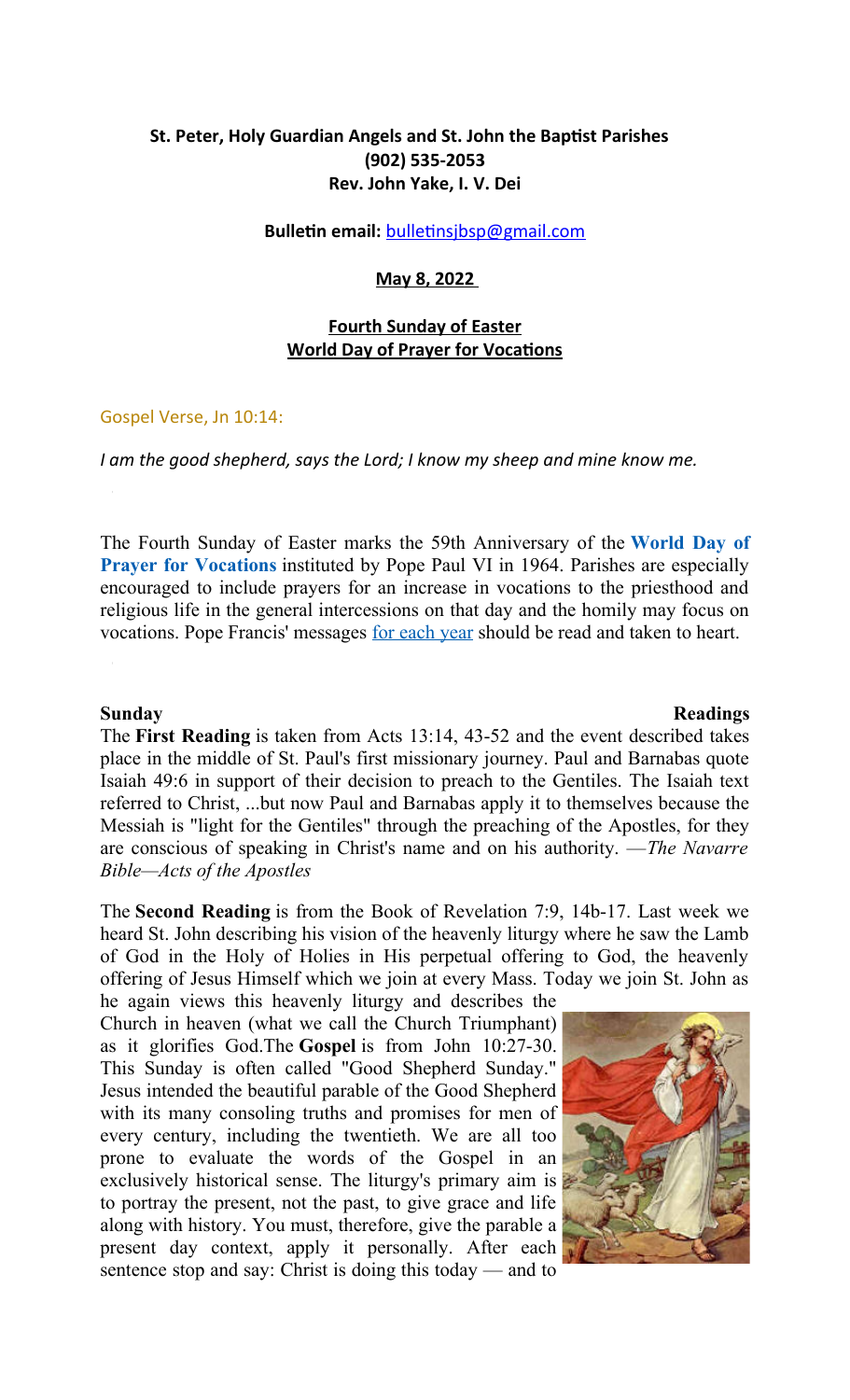help me. The parable brings to our attention three consoling truths: Christ gives His life for His sheep; He remains with them constantly through the bond of grace; He will not rest content until there be but one flock and one shepherd.

Now how do these points affect me personally? a) My Shepherd's death means my deliverance—why, even at this very moment of Mass, redemption's graces are flooding my soul. b) Between Christ and myself there must exist a closer intimacy than even that between brothers, relatives, or friends. c) It is through Christ's efforts that I have been brought into the fold, and He is ever striving to make me a more perfect member of His flock.

In order to realize these ends, Christ instituted His Church. This Church is His representative. There we may approach Him, there He is close to us, there He continues His presence: "I am with you all days, even unto the consummation of the world." Through the Church He speaks to us; in the Church flow the rivers of grace from Calvary's Cross; by means of the Church Christ seeks to become united personally with each of us. Oh, if we only would regard the Church as Christ mystically present in our midst! At this point I would like to single out two ways by which Christ fulfills His office of Shepherd in the Church, viz., through His words and through His very body.

The words He spoke will never die. "Heaven and earth shall pass away, but My words shall not pass away." Christ's words are as pregnant with life now as when they were first spoken. They give us the mind of our Good Shepherd as He instructs, warns, and consoles us; they are the words of a father, a mother, a brother, a friend, a judge. Once upon a time Christ's words performed miracles, they have not lost their power! "Young man, I say to you: arise. This day you shall be with Me in paradise." Treasure Christ's words most highly.

Christ's body in the Eucharist gives flesh to His words in the Gospel. Never disjoin one from the other. For together they constitute our most valuable earthly treasure, together they give us the whole Christ. What He promises in the Gospel He fulfills in the Eucharist. And thus the Mass, comprising the word and the body of Christ, brings Him completely to us. In the Gospel He says, "I am the Good Shepherd" in the Eucharistic Sacrifice the Good Shepherd becomes present. In the Gospel He proclaims, "I lay down My life for My sheep"—in the Eucharistic Sacrifice He pours His life into our souls. In the Gospel He tells us, "I know Mine and Mine know Me"—in the Eucharistic Sacrifice He fulfills His claim: Whoever eats My flesh abides in Me and I in Him. In the Gospel He says, "Other sheep I have ... them also must I bring"—through the Eucharistic Sacrifice He builds up His flock, gathering stray sheep into the fold.

These, then, are our two greatest treasures, Christ's words and Christ's body. By embracing both we embrace our Savior whole and entire.

—*The Church's Year of Grace*, Pius Parsch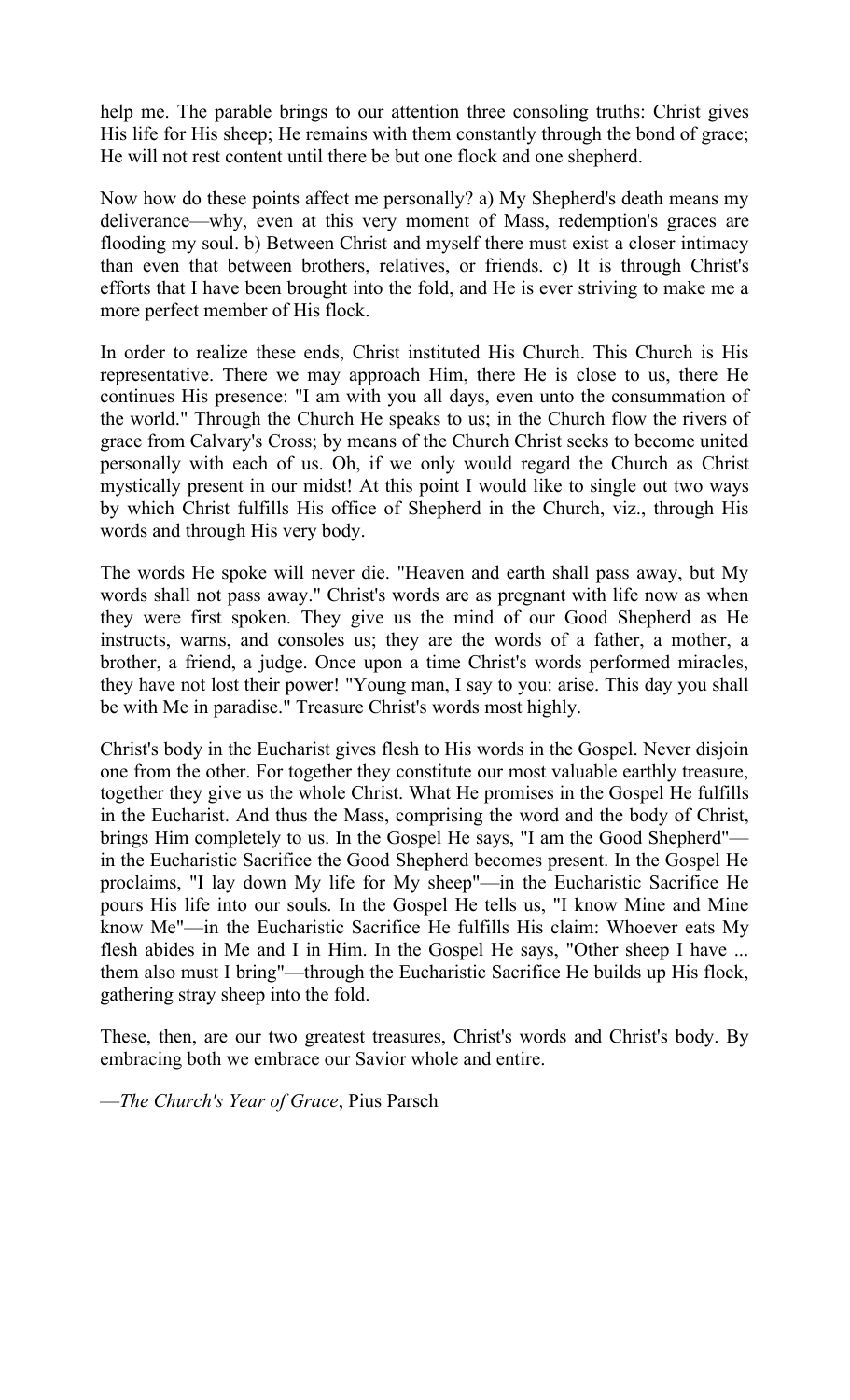## **Sacrament of Baptism please call the office: Rev. John Yake, I.V. Dei**

## **Instructors for baptism:**

Mary Fougere, SJB 902) 535-2699 Rose Pâté, SP (902) 302-7011 Vera Doucette, HGA (902) 785-4018

# **Sacrament of Matrimony**

Please call Fr. Yake six months prior to the wedding date. Call Family Service of Eastern Nova Scotia to register for upcoming courses 902- 849-4772. Ask for Tasia Boucher, thoucher@fsens.ns.ca

# **Weekday Masses**

**Tuesday, May 10, 2022 SJB 4:00 PM Wednesday, May 11, 2022**

**SP 9:00 AM**

**Friday, May 13, 2022 HGA 11:00 AM +Patricia Samson**

**Saturday, May 14, 2022 SH 4:00 PM +Shirley Pentecost (Sutherland)** 

**HGA 5:30 PM +Jane Croft** 

**Sunday, May 15, 2022 SJB 9:00 AM +Josephine "Tussie" Morrison**

**SP 10:30 AM + James "Jimmy" Wedge**

# **Receipts**

| <b>Holy Guardian Angels</b>                |    |        |
|--------------------------------------------|----|--------|
| <b>April 30, 2022</b><br>Envelopes & Loose | S. | 660.00 |
| Candles                                    |    | 22.50  |
| <b>Total</b>                               | К  | 682.50 |

# **St. John the Baptist**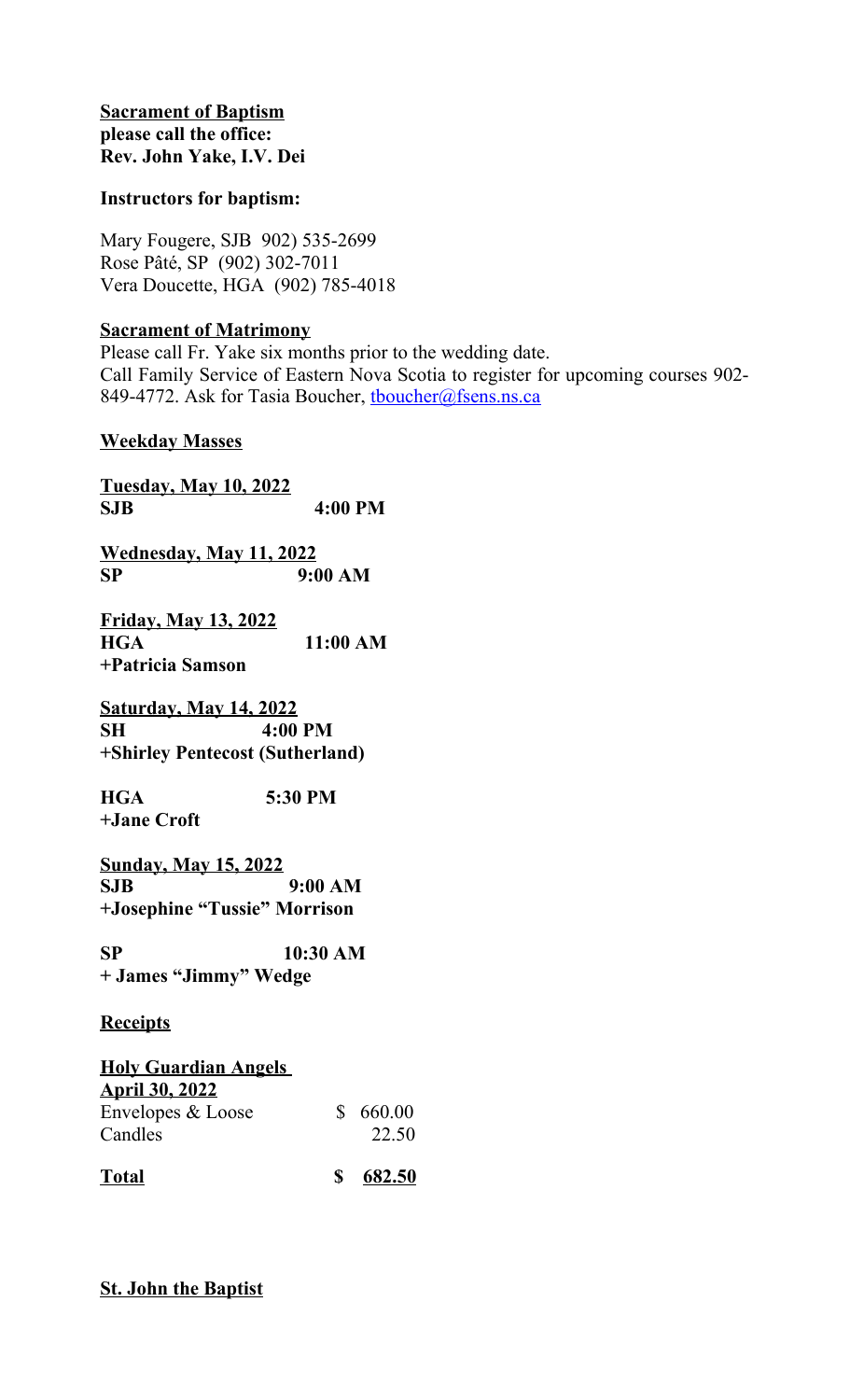| <u>May 1, 2022</u> |          |
|--------------------|----------|
| Envelopes & Loose  | \$875.00 |

# **Total \$ 875.00**

| St. Peter's        |              |        |
|--------------------|--------------|--------|
| <b>May 1, 2022</b> |              |        |
| Envelopes & Loose  | $\mathbf{S}$ | 790.00 |
| Candles            |              | 13.00  |
| Parish Dues        |              | 448.00 |
| Cemetery fund      |              | 25.00  |
|                    |              |        |

# **Total \$ 1,276.00**

# **Special Collections**:

**Holy Land: S.P. \$526.00; HGA \$288.00; SJB. \$335.00** 

**Share Lent:** SP \$595.00; HGA \$760.00; SJB \$265.00

**Development & Peace:** HGA \$160.00

# **COMMUNITY EVENTS**

**HGA:** This past weekend any number of community volunteers offered their time to pick up garbage along our roadside and also clean up debris scattered in our cemetery. Thank you to everyone who made a difference and continue to see value in a clean and respectable environment.

**SJB:** Our sincere thanks to all those who took part in services during lent and holy week and for your generosity and dedication to your parish. May the risen Lord bless you abundantly **SJB Liturgy Committee**

**SJB:** We are very grateful to all those who made donations for Easter flowers and special thanks to the family of the late Margaret Bourque for their support.

# **SJB CWL**

**SP:** Next parish council meeting will be held on Monday May 16, 2022 in St. Peter's Glebe basement at 6:00 PM

**SJB: Burial** of + Jean Pottie will be on May 14, 2022 at 11:00 AM and **Mass of the Resurrection and burial** for +Donnie Richard will be on Friday, May 27, 2022 at 11:00 AM. Masks suggested but not mandatory.

**For all parishes:** The Richmond Co. Men's Choir is actively singing again. The men sing in a different parish in Richmond Co. one **Sunday/Saturday** of each month (excluding July & August). If you love to sing, come join us! We practice in Louisdale Church every second week from 7:15 PM till 8:15 PM. Our next practice will be on May  $11<sup>th</sup>$ . Choir will be in Glendale on May  $29<sup>th</sup>$  at  $10:00$  AM Mass.

Priests' retreat will be held from Monday, May 23 until Friday, May 27<sup>th</sup> via Zoom.

## **From the Diocese**

**One-Day Market May 28, 9am to 1pm Sr Catherine Steele Centre, Stellarton** (behind Our Lady of Lourdes Church, North Foord St., Stellarton)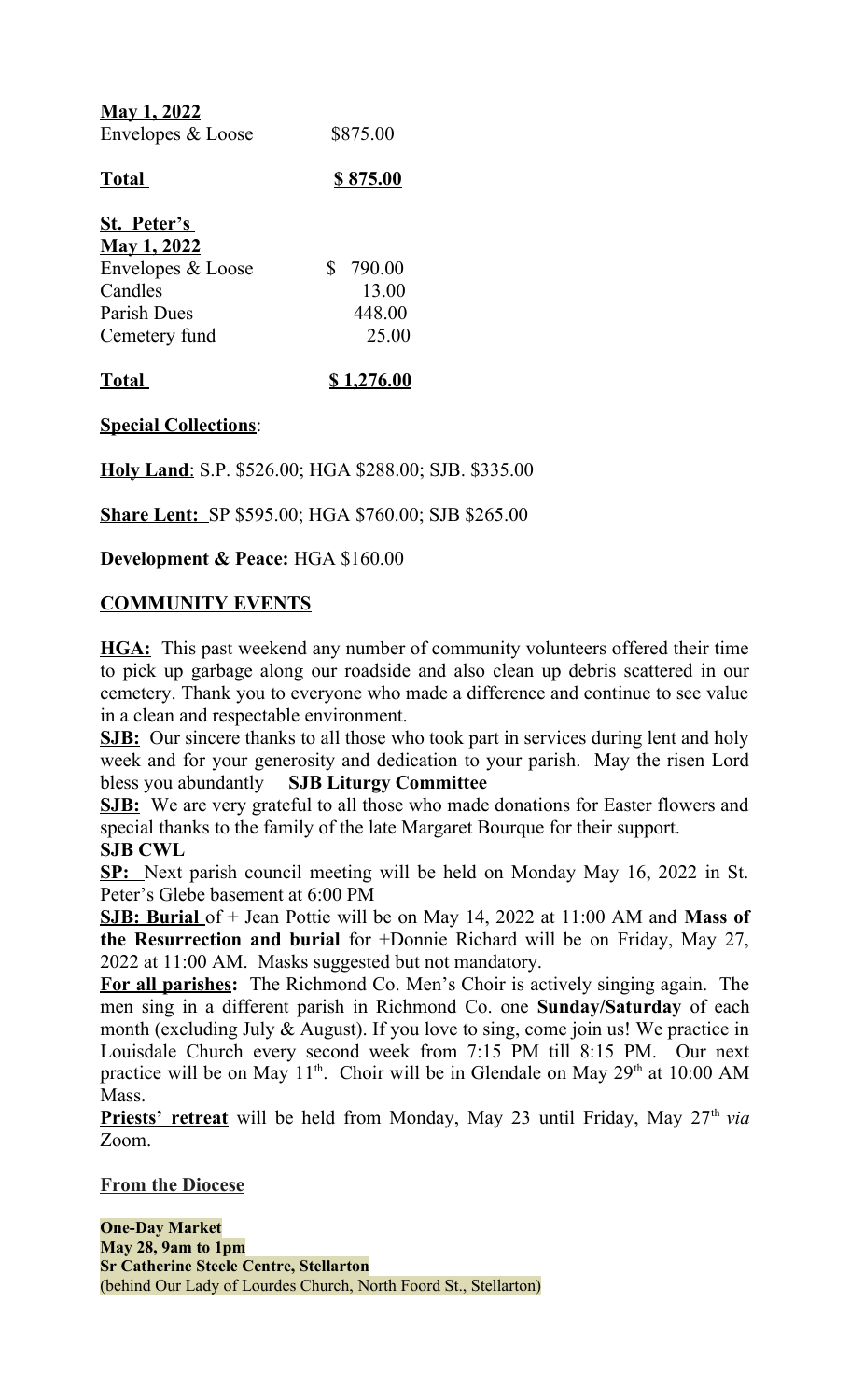Hosted by Our Lady of Lourdes CWL

Come visit our Vendors for an excellent array of crafts and products that will be sure to delight you.

We are featuring a display that will be sure to excite you as well! We have the BEST, BEST, BEST junk ever and lots of vintage items ready for your decor diva to explore. Our Book Store will be open, there will be a 50/50 Draw, Raffle Basket and Fun for all! Admission is free.

# **Synod Update**

"I don't know if anything will change, but it was nice to see people again and hear what everyone had to say."

- Synod conversation participant

Our conversations have a long way to travel to reach the Synod of Bishops in Rome. But it is important to remember that engaging in conversation locally has great value the moment it is shared – value to you, given a voice in the Synod process. Value to us who are privileged to hear it. Value to your faith community and our diocese as we move forward in the 'new normal.' Submissions to the Synod will be accepted until June 3. The Synod team stands ready to assist . Contact Communications Officer, Jennifer Hatt

[jennifer@dioceseofantigonish.ca,](mailto:jennifer@dioceseofantigonish.ca) ph 902-759-2181 or visit [www.antigonishdiocese.com/listeningchurch](http://www.antigonishdiocese.com/listeningchurch)

# **From the Catholic Register**

**Outside the U.S. Supreme Court, Catholics join diverse chorus on abortion**

BY RHINA GUIDOS, CATHOLIC NEWS SERVICE

May 4, 2022

WASHINGTON -- The man with the train conductor's cap gently wove through the crowd gathered outside the Supreme Court of the United States in the early afternoon May 3 while carrying a sign that read: "Stop hating each other because you disagree."

Hours earlier, just after midnight, punches had been thrown in the crowd that had gathered outside the highest court of the land. News sites published reports of angry demonstrators shouting at one another.

Some arrived shortly after the online news site Politico published a report late May 2 from a leaked draft opinion signaling that the majority of Supreme Court justices seem set to overturn Roe v. Wade, the landmark 1973 legal decision that legalized abortion in the country.

But the daytime crowd gathered just after lunchtime May 3 seemed more intent on talking and listening. Peppered among them were Catholics Jamie Manson and Norvilia Etienne, members of organizations with different points of view on abortion.

"This is amazing," Etienne, a 26-year-old Catholic from Fredericksburg, Virginia, told Catholic News Service, saying she was in favor of what was being reported in the draft opinion leaked.

"It gives the decision back to the states so regular people like myself can make the decision to vote (for) people that I want in my state and pass pro-life laws," said Etienne, fellowship and impact coordinator with Students for Life.

Nearby, Manson, representing Catholics for Choice, was telling a crowd: "We need the faith voice more than ever because we are fighting religious ideology that is being codified into law."

She spoke about the Catholics who hold similar beliefs, including the president of the United States.

A Pew Research Survey from 2019 revealed that 56% of U.S. Catholics said "abortion should be legal in all or most cases," even as it goes against church